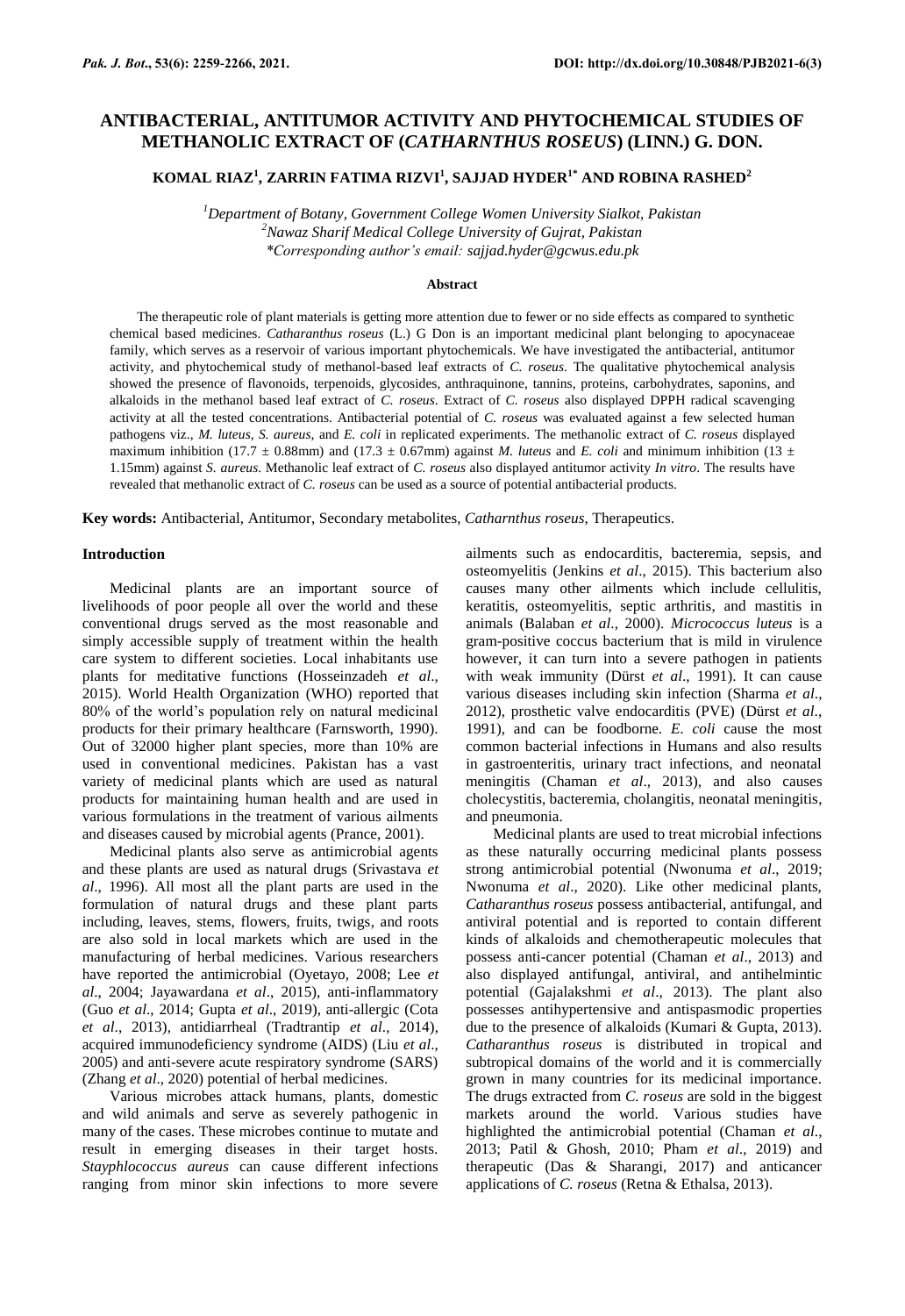Microbial agents develop resistance result the failure of chemotherapies and antibiotic potential of medicinal plants. This resistance development exhibited by the pathogens led the researchers to screen more medicinal plants to break the resistance and to explore the strong antibiotic potential of medicinal plants. The majority of the medicinal plants have been exposed well to possess antimicrobial potential but a vast majority of the medicinal plants have not been studied well to for their antimicrobial and chemotherapeutical potential. Keeping in view the importance of pathogenic bacterial agents and the potential of medicinal plants, this study was conducted to explore the antibacterial and antitumor potential of methanolic extract of *C. roseus*. The objectives of this research were to carry our qualitative phytochemical analysis of *C. roseus* extract, to conduct DPPH Radical Scavenging assay, to test the antibacterial and antitumor activates.

## **Materials and Methods**

**Collection of plant materials:** The fully mature plant samples of *Catharanthus roseus* L. were collected from the Govt. College Women University Sialkot Pakistan (32.4945° N, 74.5229° E). The plant *Catharanthus roseus* L. belongs to the phylum Magnoliopsida, order Gentianales, and family Apocynaceae, and is commonly known as *Madagascar periwinkle* (Mp). The collected plant samples were washed using sterilized distilled water and excess water was removed from the plant samples using filter paper before these plants were used for extraction.

**Extract preparation:** The methanolic extracts of *C. roseus* were prepared by following the procedure previously reported by Govindasamy & Srinivasan, (2012). In brief, the leaves were detached from the plants, thoroughly washed with tap water to remove any contamination followed by washing with the sterilized distilled water. The leaves samples were shade dried for four days to remove the excess water contents and dried leaves were crushed to a fine powder using an electric blender (Osaka). The leaves powder was taken in a conical flask and methanol as solvent was added to it in the ratio of 1:50 and the mouth of the flask was closed with a rubber cork. The flask was then placed on the orbital shaker for two days and flirtation was carried out using Whatman No.1 filter paper. The obtained filtrated was concentrated with the help of a rotary evaporator and both the powder and filtrate were stored in the refrigerator in airtight jars for further analysis.

## **Qualitative phytochemical analysis**

In order to confirm metabolites in the plant samples, phytochemical analysis was performed for methanol soluble fraction as per method previously published by Roopashree *et al*., (2008) while the screening and identification of bioactive chemicals in *Madagascar periwinkle* were carried out with the extracts using the standard method previously reported by Harborne, (1973).

**Test for saponin (foam test):** The presence of saponin in the tested plant samples was determined by following the methodology adopted by Devmurari, (2010). In particular, 20ml distilled water was added to 1ml solution of the plant extract in a graduated cylinder and was shaken for 15 min. The formation of stable foam confirmed the positive test results.

**Test for flavonoids:** Flavonoids were detected in the tested sample by adopting the procedure as previously described by Gul *et al*., (2017). For this, 2ml of 2.0% sodium hydroxide mixture was added with crude plant leaf extract and dark yellow color was developed. In this mixture, 2 drops of diluted acid were added and color change from yellow to colorless confirmed the positive test results.

**Test for alkaloids:** Alkaloids were detected by following the procedure adopted by Devmurari, (2010). In brief, 1 mg of extract was mixed with 5 ml of 1.5% (v/v) HCL and filtered. The obtained filtrate was used in alkaloids testing. To test alkaloids, few drops of Mayer's reagent were added to 2mg of extract and the development of white or pale yellow precipitates indicated the alkaloids. In another test, 2mg of methanolic extract was mixed with 1.5% (v/v) of HCL and a few drops of Wagner's reagent were added. The development of yellow or brown precipitates confirmed the alkaloids in the tested samples.

**Test for protein:** The presence of protein in the test sample was determined by the Xanthoproteic test. In this study, 1ml of the test solution was taken while another test tube containing distilled water only was taken as control. 1ml of conc. Nitric acid  $(HNO<sub>3</sub>)$  was added to all test tubes and mixed thoroughly. The solution was cooled under tap water. 2ml of 40% NaOH was added to all test tubes. Color change from yellow to orange confirmed the positive test results.

**Test for tannins:** A gelatin test was performed to detect the tannins in the samples. In this test, the extract was mixed with 5ml of 1% gelatin solution that contain Sodium chloride (NaCl). The development of white precipitates indicated the positive test results.

**Test for terpenoids:** Terpenoids in the tested samples were detected by following the procedures adopted by Das *et al*., (2014). In Salkowski's test, 5ml of the extract was mixed with 2ml chloroform and 3ml con.  $H_2SO_4$  was added to form a layer. Reddish-brown coloration confirmed the terpenoids.

**Test for carbohydrates:** In this test, the extract was melted in 5ml distilled water and filtered. 1ml of the filtrate was treated with Molisch reagent (10% alcoholic α-naphthol). To this,  $0.2$ ml of  $H<sub>2</sub>SO<sub>4</sub>$  was added. The development of purple to violet rings confirmed the positive test results. In another procedure, equal volumes of Fehling's A (Cupric sulfate pentahydrate in distilled water) and Fehling's B (Potassium sodium tartrate tetrahydrate and NaOH in distilled water) were mixed with few drops of the test sample and boiled. The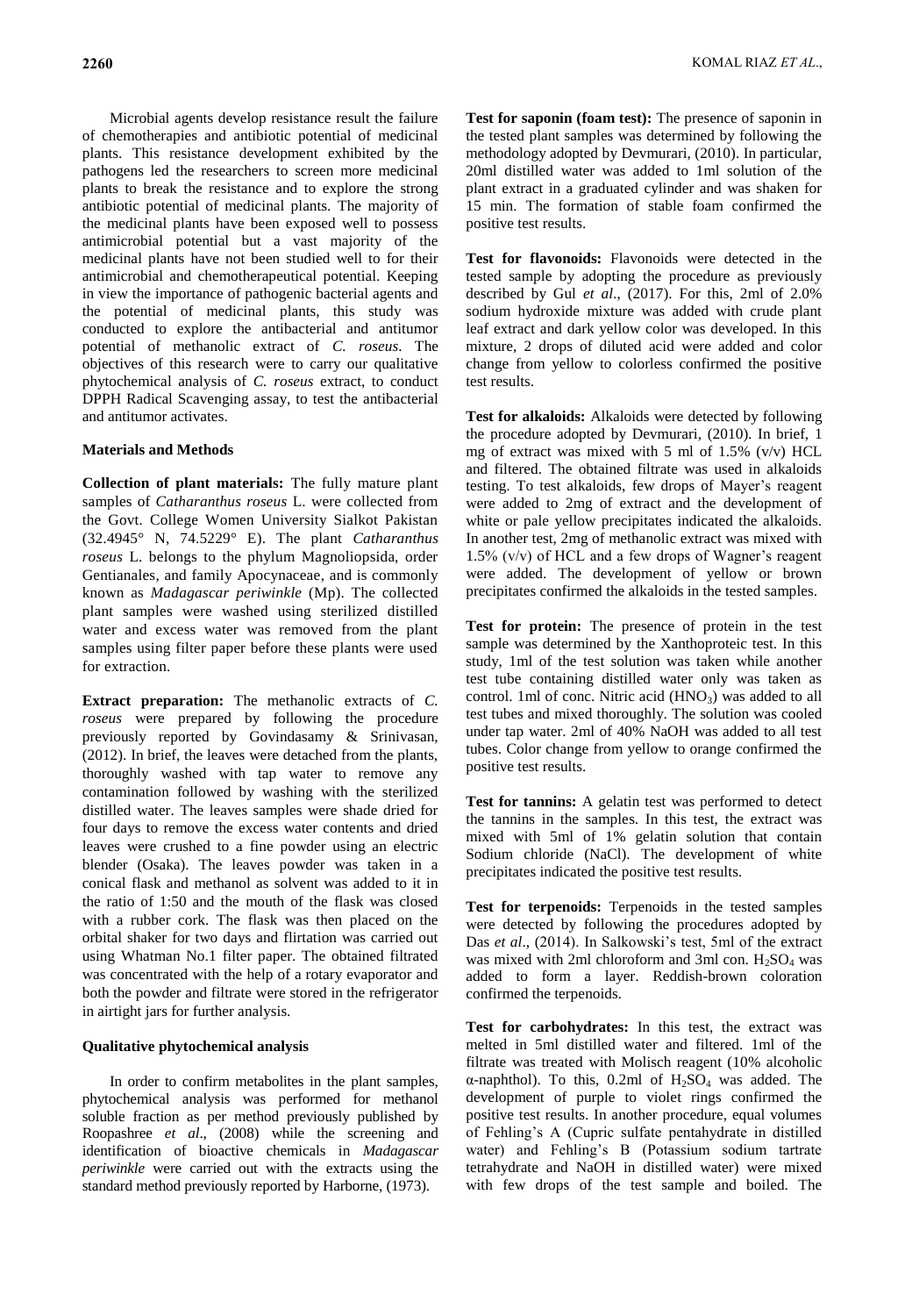development of brick red precipitates confirmed the positive test results. The test results were also verified by mixing the tested sample with Benedict's reagent. The development of yellow or orange color confirmed the positive test results for carbohydrates.

**Test for glycoside:** Glycoside was confirmed by Legal test as previously described by (Yadav *et al*., 2017). In this test, the plant extract was added to dilute Hydrochloric acid (HCl) followed by treatment with Legal's Reagent. The formation of pink to red color confirmed the glycoside in the samples.

**Test for anthraquinones:** Anthraquinones were detected by adopting the procedure as explained by Gul *et al*., (2017). In particular, 0.5g of the plant extract was shaken in 10ml of benzene and then filtered. The filtrate was then added in 5ml of 10%  $NH_3$  and was shaken. The development of pink, red, or violet color indicated the anthraquinones in the tested samples.

**DPPH radical scavenging assay:** Test was performed by following the previously published method of Braca *et al*., (2001) using the stable 1,1-diphenyl-2- picrylhydrazyl (DPPH) radical. In this test, 0.1mM solution of DPPH in methanol was prepared. 1 ml of this solution was added to 3ml of prepared concentrations (1000ppm, 500ppm, 250ppm) of plant extracts in methanol. After shaking vigorously, the mixture was left at room temperature for 30 minutes. Absorbance was measured at 517nm spectrophotometrically. Ascorbic acid was used as a reference standard and the experiment was carried out in triplicate. A curve was drawn with % DPPH scavenged against the concentrations of the standard antioxidant (Trolox). The capability to scavenging the DPPH free radical was calculated by the equation (Yen *et al*., 1994).

% of radical scavenging activity =  $\frac{(Abs\ control - Abs\ sample) 100 \%}{(Abs\ control - Abs\ sample)}$ Abs control

Abs control = Absorbance of Methanol solution Abs sample = Absorbance of extract and ascorbic acid

#### **Antimicrobial and anti-tumor assay**

**Bacterial strains:** A total of three different bacterial strains *Microccou luteus*, *Staphylococcus aureus,* and *Escherichia coli* were selected to study the antibacterial potential of phytochemical extracts of *C. roseus* while the pure culture of *Agrobacterium tumefaciens* was used for the antitumor assay. All these bacterial strains were collected from Nawaz Sharif Medical College, University of Gujrat Pakistan.

**Bacterial inoculum preparation:** All three collected bacterial isolates were aseptically streaked on sterilized Nutrient agar (NA) medium (5g peptone; 5g NaCl; 1.5g peptone B; 1.5g yeast extract; 15g agar; 1000ml distilled water; pH  $7.4 \pm 2$ ) containing Petri plates and incubated at  $28 \pm 2^{\circ}$ C for 24 hours. Pure bacterial cultures were then inoculated in the test tubes containing Luria Broth (LB) medium and incubated at  $28 \pm 2^{\circ}$ C for 24 hr on a shaker. Every bacterial suspension in LB medium was compared with 0.5 McFarland standard solutions (1.5  $\times$  $10<sup>8</sup> CFU/ml$ ) and bacterial concentration was maintained at  $10^8$  CFU/ml.

#### **Antibacterial and anti-tumor assays**

**Agar well diffusion assay:** The antibacterial activity of methanol-based extracts of *Madagascar periwinkle* was evaluated against three bacterial strains viz., *Microccou luteus*, *Staphylococcus aureus,* and *Escherichia coli* by agar well diffusion method of Daoud *et al*., (2015) in repeated experiments. In brief, 1ml of the fresh bacterial inoculum prepared in LB medium was poured into the center of the sterilized Petri plate (9cm) using a pipette. Molten cooled sterilized NA medium was aseptically poured into the Petri Plates, mixed well, and left for media solidification. Upon solidification, wells were made using sterilized cork borer (6mm) into Petri plate containing bacterial inoculum. Then, 100μl extract was aseptically added to these wells in all the Petri plates. The plates containing only bacterial inoculum were kept as negative control while ampicillin was kept as a standard drug in positive control. Plates were parafillmed and incubated at 37°C for 24hrs. Each treatment was replicated three times and the zone of inhibition was measured from each of the Petri plates after the incubation.

**Antitumor potato disc bioassay:** Antitumor activity of the methanolic extract was tested by following the procedure reported by Coker *et al*., (2003). For this assay, the Culture of *A. tumefaciens* was maintained on Luria Bertani (LB) medium at 30°C for 24 hr for pure colony development. The pure bacterial colony was aseptically streaked into LB broth medium and incubated at 30°C for 48 hr. After incubation, bacterial suspension was transferred into 10 ml sterilized phosphate buffer saline using a sterilized loop, and bacterial concentration was maintained to 1 x  $10^8$  CFU/ml. Red-skinned healthy potatoes were surface disinfected by washing under running tap water, peeled, and immersed in 10% Clorox (NaClO) for 20 min. Each side of the potato was removed for getting a smooth surface by placing it on a paper towel, and then small discs (0.5cm thick) were cut aseptically using a sterilized cork borer. These discs were dipped in 20% Clorox for 15 min followed by dipping in sterile distilled water. 400µl of the bacterial culture was uniformly spread on the Petri plates containing solidify PDA medium. Sterilized potato discs were overlaid with 50μl of methanolic plant extract and were placed aseptically on the bacterial inoculated Petri plates. Camptothecin was used as positive control and three replications were maintained for each treatment. Plates were parafillmed and incubated at  $28 \pm 2^{\circ}$ C for 20 days. After incubation, potato discs were treated with Lugol's solution for 30 min. The tumor-induced by *A. tumefaciens*  did not take up the dye color, and appear creamy to orange while, the starch on staining with the Lugol's solution shows dark blue to brown color.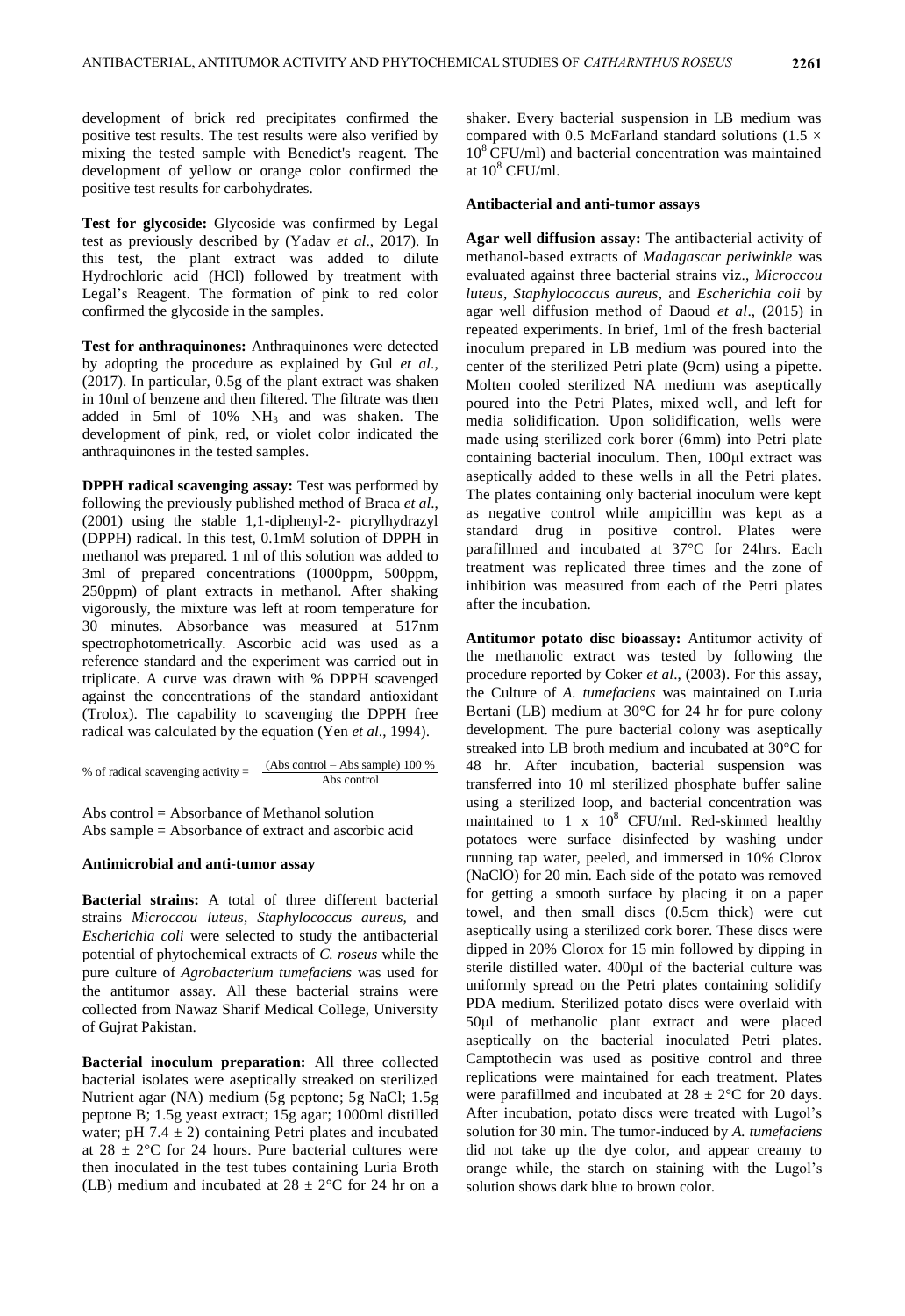**Statistical analysis:** All the experiments were performed in a completely randomized design (CRD) with three replications for each treatment. Means were subjected to ANOVA test and were analyzed by the least significant difference test  $(LSD)$  at  $p<0.05$  probability value.

## **Results**

**Identification of Plant:** *Catharanthus roseus* is a member of Apocynaceae family. It is also grown for its flowers and is also known as *Madagascar periwinkle* (Mp). It is one of the best-studied medicinal plants. It is a self-pollinated, deciduous herb and has a woody base. Leaf-blade was 2 to 4 inches; the upper leaf surface was dark green while the lower leaf surface was lighter green. All these characters were confirmed by following the nomenclature and taxonomic key which was previously followed by (Kaushik *et al*., 2017).

**Qualitative phytochemical analysis:** The Phytochemical analysis for methanolic extracts of *Catharanthus roseus* (*Madagascar periwinkle*) was carried out (Table 1). The tested plant extract displayed a positive response for flavonoids, terpenoids, and glycosides while the presence of anthraquinone was not detected. Tannins and proteins were also detected in the methanolic leaf extract of *Madagascar periwinkle*. The Molisch reagent, Fehling's reagent, and Benedict's reagent were used in three different tests to confine the presence of carbohydrates in the tested methanolic extract of *Madagascar periwinkle* and all the test results were found positive for the carbohydrate presence. The foam test also confirmed saponins in the extract while the presence of alkaloids was also detected positive in two tests using Mayer's reagent and Wagner's reagent.

**DPPH radical scavenging assay:** The effect of antioxidants on DPPH is given in Fig. 1. The antioxidant activity of methanol leaf extract of *Madagascar periwinkle* at different concentrations 250ppm, 500ppm, and 1000ppm was checked by DPPH free radical assay against the standard ascorbic acid.

The scavenging activity was found at 1000ppm than the other two concentrations. The scavenging activity was observed minimum at 500ppm concentration and moderate at 250ppm.



Fig. 1. DPPH radical scavenging activities of methanolic leaf extracts of *Catharanthus roseus* (*Madagascar periwinkle*).

**Antibacterial activity of** *Catharanthus roseus***:** The methanolic based leaf extracts of *Catharanthus roseus* were tested for their antibacterial potential against three human infecting bacterial strains viz., *Stayphlococcus aureus*, *Micrococcus luteus,* and *Escherichia coli* in the disc diffusion assay (Figs. 2 and 3) against the standard antibiotic Ampicillin. Leaf extract of *C. roseus* showed a varied level of antibacterial response against all the targeted bacterial strains *In vitro*. The methanolic extract of *C. roseus* inhibited the colony growth of bacterial isolates. Maximum inhibition 17.7  $\pm$  0.88mm and 17.3  $\pm$ 0.67mm was produced against *M. luteus* and *E. coli* while inhibition zone  $13 \pm 1.15$ mm was observed against *S*. *aureus* against the standard antibiotic with a zone of inhibition  $15.3 \pm 0.33$  mm.

| Sr. No. | <b>Constituent</b> | <b>Chemical</b>                                        | Mp response |
|---------|--------------------|--------------------------------------------------------|-------------|
| 1.      | <b>Flavonoids</b>  | Sodium hydroxide $(NaOH) + Dil$ . acid + Extract       | $+ve$       |
| 2.      | Terpenoids         | Extract + Chloroform + Con. Sulphuric acid $(H_2SO_4)$ | $+ve$       |
| 3.      | Glycosides         | Legal's Reagent                                        | $+ve$       |
| 4.      | Anthaqunine        | Extract + Benzene + Ammonia ( $NH_3$ )                 | -ve         |
| 5.      | <b>Tannins</b>     | Gelatin solution containing Sodium chloride (NaCl)     | $+ve$       |
| 6.      | Proteins           | Con. Nitric acid $(HNO_3)$ and Sodium hydroxide (NaOH) | $+ve$       |
| 7.      | Carbohydrates      | Molisch reagent                                        | $+ve$       |
|         |                    | Fehling's reagent                                      | $+ve$       |
|         |                    | Benedict's reagent                                     | $+ve$       |
| 8.      | Saponins           | Foam                                                   | $+ve$       |
| 9.      | Alkaloids          | Mayer's reagent                                        | $+ve$       |
|         |                    | Wagner's reagent                                       | $+ve$       |

**Table 1. Preliminary screening of methanolic extracts of** *Catharanthus roseus* **(***Madagascar periwinkle***) plant leaves.**

Key: Mp = *Madagascar periwinkle*; +ve = Positive test result; -ve = Negative test results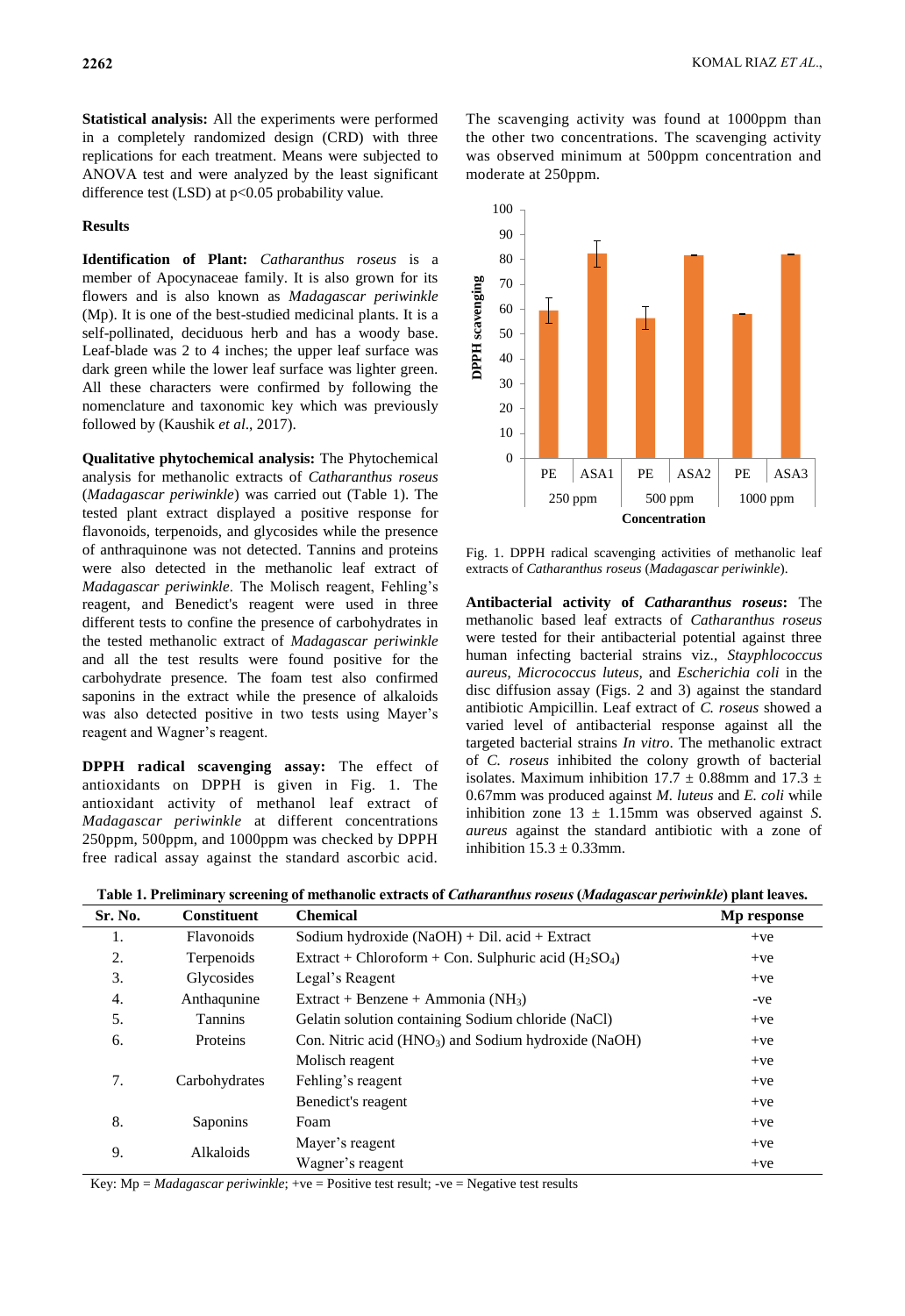

Fig. 2. Antibacterial potential of methanolic leaf extracts of *Cathranthus roseues* against *Stayphlococcus aureus*, *Micrococcus luteus* and *Escherichia coli*.



Fig. 4. Antitumor activities of methanolic leaf extract of *Cathranthus roseues* against *A. tumefaciens*.



Fig. 3. Antibacterial potential of methanolic leaf extracts of *Cathranthus roseues* against bacterial strains.

\*Antibacterial potential of plant extract was tested by agar well diffusion methods *In vitro*. Bacterial cultures were added to Petri plates and were mixed with sterilized NA medium. Upon media solidification, 100μl of plant extract was added to the wells. Petri plates were parafillmed and incubated at 37°C for 24 hr. Data on the zone of inhibition was recorded from each Petri plate and analyzed statistically. A graph was made by using the mean values of three replications from each treatment. Bars on the graphs showed standard error. Bars sharing the common letter showed non-significant among the treatments.

**Antitumor bioassay:** Antitumor potential of methanolic extract of *C. roseues* evaluated against *A. tumefecience* in potato disc bioassay (Fig. 4). The collected results have shown the antitumor potential of methanolic extract of *C. roseues* against *A. tumefecience In vitro*. The results were comparable to the positive control (Camptothecin). No tumor cells were observed in the potato discs treated with the methanolic extracts of *C. roseues*.

#### **Discussion**

Medicinal plants are extensively used in the therapeutical health care system and a number of lifesaving natural drugs have been derived and extensively investigated. A large variety of plants have been explored to possess a variety of secondary metabolites that are used against disease causative microorganisms (EL-Kamali & EL-Amir, 2010). These medicinal plants occupy a central place in the natural health care system and about 80% of the world's populations around the globe rely on the use of various plants and plant-derived natural products to cure ailments of various kinds.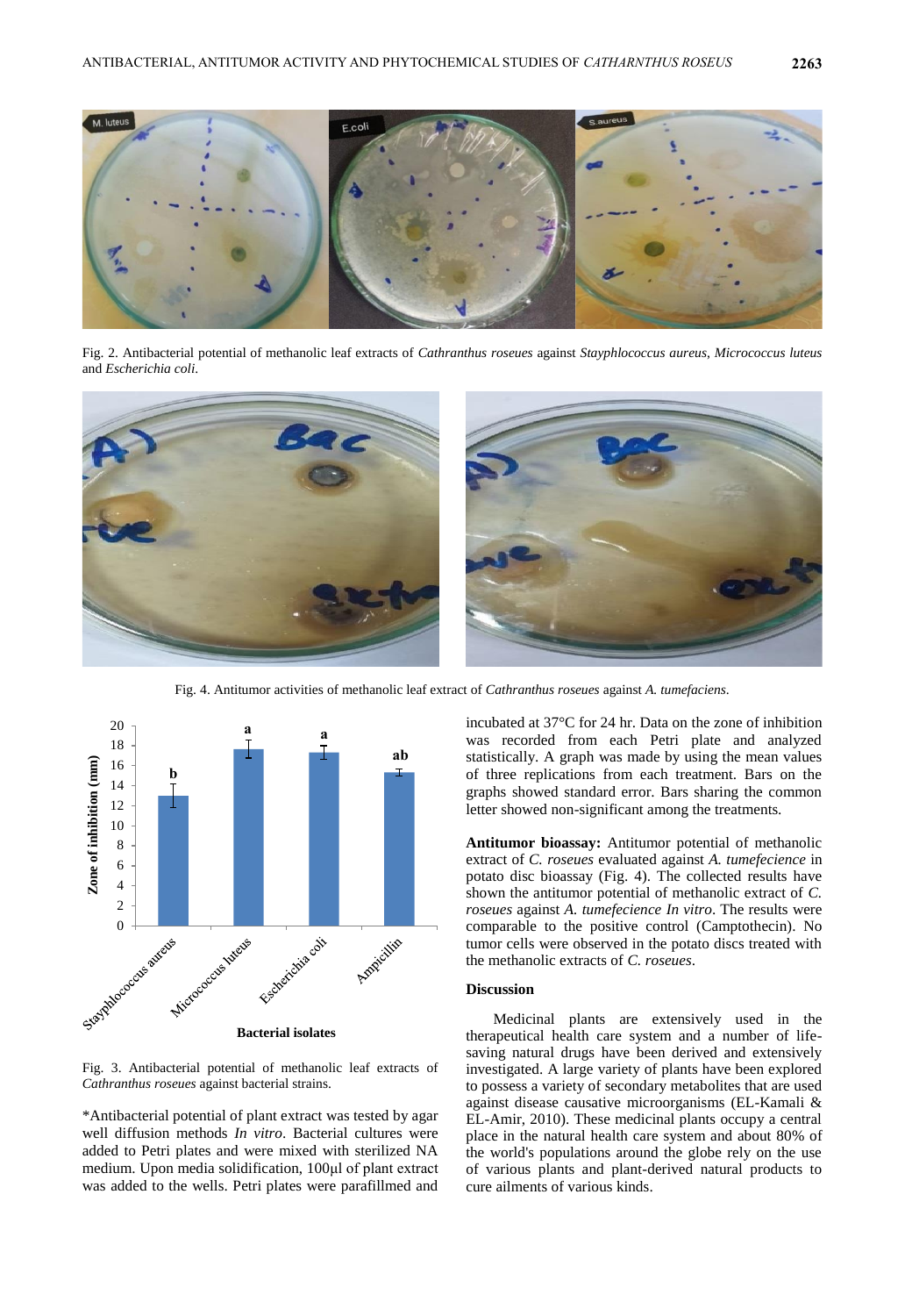*Catharanthus roseus* L. an ornamental shrub, which is known as *Madagascar periwinkle* (Mp) belongs Apocynaceae family and it grows up to 30–100cm in height (Tiong *et al*., 2013). It is originated from Madagascar and is pantropically distributed around the world due to its potential ability to survive under various ecological conditions (Van Bergen & Snoeijer, 1996). The Catharanthus genus consists of 8 plant species of annual or perennial shrubs and herbs, including *C. ovalis*, *C. trichophyllous*, *C. longifolius*, *C. coriaceous*, *C. lanceous*, *C. scitulus*, *C. pusillus* and *C. roseus* (Kumar *et al*., 2007). In our studies, plant samples of *Catharanthus roseus* L. were collected from the Govt. College Women University Sialkot Pakistan. Collected plants were identified based on typical plant characters and were compared with the plant descriptions presented by (Kumar *et al*., 2007; Kaushik *et al*., 2017).

Methanol based plant extracts were prepared and subjected to qualitative phytochemical analysis. Methanolic plant extracts of *C. roseus* showed positive test results for flavonoids, terpenoids, glycosides, anthraquinone, tannins, proteins, carbohydrates, saponins, and alkaloids. Various studies have supported the presence of important phytochemicals in the *C. roseus*. In a previous study of Kabesh *et al*., (2015) on phytochemical screening, confirmed alkaloids, phenol, saponins, and protein. Our findings are also endorsed by the research of (Fa *et al*., 2019; Patharajan & BalaAbirami, 2014; Kabesh *et al*., 2015; Govindasamy & Srinivasan, 2012). These secondary metabolites are known for their strong biological properties which include antimicrobial, antifungal, antitumor, and anti-inflammatory activities. Our research study also detected Flavonoids in the methanolic extract of *C. roseus*. Flavonoids have been investigated in various studies as antioxidant, anti-inflammatory, and antitumor agents (Compean & Ynalvez, 2014). Terpenoids along with other<br>phytochemicals displayed antibacterial potential phytochemicals displayed antibacterial potential (Abdulhamid *et al*., 2014). The active role of glycosides (Tagousop *et al*., 2018), Anthaqunine (Malmir *et al*., 2017), Tannins (Abdulhamid *et al*., 2014), Saponins (Oboh, 2010), and alkaloids (Mariita *et al*., 2011) in antimicrobial activities justify the application of methanolic extract of *C. roseus* as an antibacterial drug. These metabolites along with the other phytochemicals contribute to the antimicrobial potential.

DPPH free radical Scavenging method relies on hydrogen-donating activity which represents an important mechanism of antioxidant study of phenolic compositions. In the present study, the antioxidant activity of methanol leaf extract of *Madagascar periwinkle* at selected concentrations (250ppm, 500ppm, and 1000ppm) was studied by DPPH free radical assay against the standard ascorbic acid and elaborated that methanolic extracts of *C. roseus* has the ability to donate a proton and could serve as a free radical inhibitor. The antioxidant potential of standard Ascorbic acid was found greater than the methanolic leaf extracts. These findings are supported by the findings presented by (Mir *et al*., 2018; Tiong *et al*., 2013). More recently, Alaraidh, (2020) explored the protective role of salicylic acid, indoleacetic acid, and tryptophan on the antioxidant activities and gene expression in *C. roseus*.

*In vitro* antibacterial potential of methanolic leaf extracts of *C. roseus* was evaluated against three different tested bacterial strains (*Staphylococcus aureus*, *Micrococcus luteus,* and *E. coli*) by disc diffusion method. In our study, the methanolic leaf extract of *C. roseus*  showed excellent antibacterial potential against *S. aureus*, *M. luteus* and *E. coli In vitro*. *Madagascar periwinkle* serves as a potential source for alkaloids (Ramya, 2008) and many other important secondary metabolites which support the antibacterial potential of *C. roseus*. Since the qualitative tests of methanol extracts of *C. roseus* showed the presence of flavonoids, terpenoids, glycosides, anthraquinone, tannins, proteins, carbohydrates, saponins, and alkaloids in the test samples, it was reported that the presence of these metabolites supports the antimicrobial efficacy of *C. roseus* thus it highlights the application of *C. roseus* in treating the diseases (Fa *et al*., 2019). In a similar research study, leaf extracts of *C. roseues* prepared in organic solvents showed strong antibacterial potential against various bacterial strains (Ramya, 2008).

Our research findings related to the antimicrobial potential of *C. roseus* are in line with the other researches (Patil & Ghosh, 2010; Kumari & Gupta, 2013; Safhi *et al*., 2013). Antitumor potential of methanolic extract of *C. roseues* was studied against *A. tumefaciens* in potato disc bioassay *In vitro*. Methanolic leaf extracts of *C. roseues* showed antitumor potential and no tumor cells were observed in the potato discs treated with the methanolic extracts of *C. roseues*. These findings are supported by similar research in some previous studies (Sayeed *et al*., 2014; Costa-Lotufo *et al*., 2005). Our study findings implicate that if active molecules are identified from these plant extracts, plant tissue culture techniques can be employed for the production of secondary metabolites and there is a dire need to explore the antibacterial and antitumor potential of more native medicinal plants.

## **Conclusion**

Methanolic based leaf extract of *C. roseues* contains various important metabolites including flavonoids, terpenoids, glycosides, anthraquinone, tannins, proteins, carbohydrates, saponins, and alkaloids which play a significant role in supporting antimicrobial activity. This study suggests that leaf extract of *C. roseues* possess strong antibacterial and antitumor potential thus can be used to substitute the application of synthetic chemicals for control of bacterial infections and other ailments.

## **Acknowledgment**

All the authors acknowledge the Department of Botany, Government College Women University Sialkot, Pakistan, and the Nawaz Sharif Medical College University of Gujrat, Pakistan for providing resources and working space.

## **References**

Abdulhamid, A., I.M. Fakai, I. Sani, A.U. Argungu and F. Bello. 2014. Preliminary phytochemical and antibacterial activity of ethanolic and aqueous stem bark extracts of *Psidium guajava*. *Amer. J. Drug. Discov. Dev.*, 4: 85-89.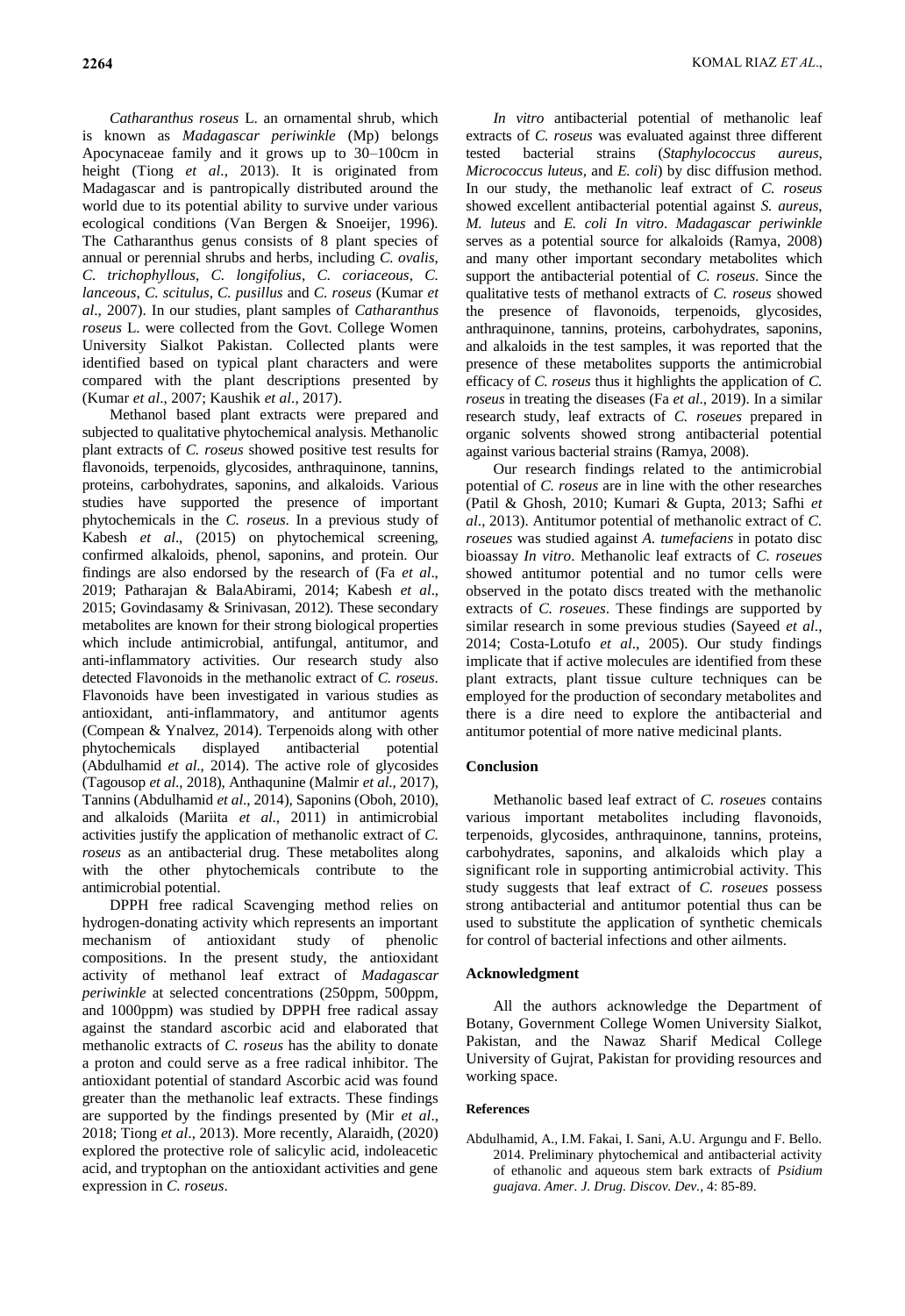- Alaraidh, I.A. 2020. Exogenous application of salicylic acid, indoleacetic acid and tryptophan protects growth, chlorophyll synthesis and antioxidant activities and gene expression in *Catharanthus roseus*. *Pak. J. Bot*., 52(3): 893-899.
- Balaban, N., L.V. Collins, J.S. Cullor, E.B. Hume, E. Medina-Acosta, O.V. da Motta, R. O'Callaghan, P.V. Rossitto, M.E. Shirtliff, L.S. da Silveira and A. Tarkowski. 2000. Prevention of diseases caused by Staphylococcus aureus using the peptide RIP. *Peptides*, 21(9): 1301-1311.
- Braca, A., N. De Tommasi, L. Di Bari, C. Pizza, M. Politi and I. Morelli. 2001. Antioxidant principles from bauhinia t arapotensis. *J. Nat. Prod.*, 64(7): 892-895.
- Chaman, S., G. Sharma, S. Anil and K. Reshi. 2013. Study of antimicrobial properties of Catharanthus roseus by agar well diffusion method. *Int. Res. J. Pharm. Appl. Sci.*, 3(5): 65-68.
- Coker, P.S., J. Radecke, C. Guy and N.D. Camper. 2003. Potato disc tumor induction assay: A multiple mode of drug action assay. *Phytomedicine.*, 10(2-3): 133-138.
- Compean, K.L. and R.A. Ynalvez. 2014. Antimicrobial activity of plant secondary metabolites: A review. *Res. J. Med. Plant.*, 8(5): 204-213.
- Costa-Lotufo, L.V., M.T.H. Khan, A. Ather, D.V. Wilke, P.C. Jimenez, C. Pessoa, M.E.A. de Moraes and M.O. de Moraes. 2005. Studies of the anticancer potential of plants used in Bangladeshi folk medicine. *J. Ethnopharmacol*., 99(1): 21-30.
- Cota, B., C.M Bertollo and M.D. de Oliveira. 2013. Antiallergic potential of herbs and herbal natural productsactivities and patents. *Recent patents on endocrine, metabolic & immune drug discovery*, 7(1): 26-56.
- Daoud, A., D. Malika, S. Bakari, N. Hfaiedh, K. Mnafgui, A. Kadri and N. Gharsallah. 2019. Assessment of polyphenol composition, antioxidant and antimicrobial properties of various extracts of Date Palm Pollen (DPP) from two Tunisian cultivars. *Arab. J. Chem.*, 12(8): 3075-3086.
- Das, B.K., M.M. Al-Amin, S.M. Russel, S. Kabir, R. Bhattacherjee and J.M.A. Hannan. 2014. Phytochemical screening and evaluation of analgesic activity of *Oroxylum indicum*. *Ind. J. Pharm.*, 76(6): 571-575.
- Das, S. and A.B. Sharangi. 2017. *Madagascar periwinkle* (*Catharanthus roseus* L.): Diverse medicinal and therapeutic benefits to humankind. *J. Pharmacogn. Phytochem.,* 6(5): 1695-701.
- Devmurari, V.P. 2010. Phytochemical screening study and antibacterial evaluation of *Symplocos racemosa* Roxb. *Arch. Appl. Sci. Res.*, 2(1): 354-359.
- Dürst, U.N., E. Bruder, L. Egloff, J. Wüst, J. Schneider and H.O. Hirzel. 1991. Micrococcus luteus: a rare pathogen of valve prosthesis endocarditis. *Zeitschrift fur Kardiologie*, 80(4): 294-298.
- EL-Kamali, H.H. and M.Y. EL-Amir. 2010. Antibacterial activity and phytochemical screening of ethanolic extracts obtained from selected Sudanese medicinal plants. *Curr. Res. J. Biol. Sci.*, 2(2): 143-146.
- Fa, O., O. Et, O. Io and O. Ef. 2019. Antimicrobial activity and phytochemical screening of leaf extracts of *Catharantus roseus* against *Aspergillus niger*. *Int. J. Pure. Appl. Zool.*, 7: 12-17.
- Farnsworth, N.R. 1990. The role of ethnopharmacology in drug development. *Bioactive Comp. Plants*, 154: 2-21.
- Gajalakshmi, S., S. Vijayalakshmi and R.V. Devi. 2013. Pharmacological activities of *Catharanthus roseus*: a perspective review. *Int. J. Pharm. Biol. Sci.*, 4(2): 431-439.
- Govindasamy, C. and R. Srinivasan. 2012. *In vitro* antibacterial activity and phytochemical analysis of *Catharanthus roseus* (Linn.) G. Don. *Asian. Pac. J. Trop. Biomed.*, 2(1): 155-158.
- Gul, R., S.U. Jan, S. Faridullah, S. Sherani and N. Jahan. 2017. Preliminary phytochemical screening, quantitative analysis of alkaloids, and antioxidant activity of crude plant extracts from Ephedra intermedia indigenous to Balochistan. *Sci. World. J.* https://doi.org/10.1155/2017/5873648.
- Guo, Y., K. Sakulnarmrat and I. Konczak. 2014. Antiinflammatory potential of native Australian herbs polyphenols. *Toxicol. Rep.*, 1: 385-390.
- Gupta, R., R. Saxena and N. Malviya. 2019. Investigation of anti-inflammatory activity of ethanolic extract of *Aconitum napellus* Linn against carrageenan induced paw edema in rats. *J. Drug. Deliv. Ther.*, 9(3): 470-472.
- Harborne, J.B. 1973. Phytochemical methods London Chapman and Hall, Ltd., 49-188.
- Hosseinzadeh, S., A. Jafarikukhdan, A. Hosseini and R. Armand. 2015. The application of medicinal plants in traditional and modern medicine: a review of *Thymus vulgaris*. *Int. J. Clin. Med.*, 6(09): 635.
- Jayawardana, B.C., R Liyanage, N. Lalantha, S. Iddamalgoda and P. Weththasinghe. 2015. Antioxidant and antimicrobial activity of drumstick (*Moringa oleifera*) leaves in herbal chicken sausages. *LWT-Food Sci. Tech.*, 64(2): 1204-1208.
- Jenkins, A., B.A. Diep, T.T. Mai, N.H. Vo, P. Warrener, J. Suzich, C.K. Stover and B.R. Sellman. 2015. Differential expression and roles of Staphylococcus aureus virulence determinants during colonization and disease. *Mol. Biol.*, 6(1). DOI: 10.1128/mBio.02272-14.
- Kabesh, K., P. Senthilkumar, R. Ragunathan and R.R. Kumar. 2015. Phytochemical analysis of *Catharanthus roseus* plant extract and its antimicrobial activity. *Int. J. Pure. Appl. Biosci.*, 3(2): 162-72.
- Kaushik, S.H.U.C.H.I., R. Singh, T. Monika, G. Raghvendra and K. Mishra. 2017. An overview of *Catharanthus roseus* and medicinal properties of their metabolites against important diseases. *Eur. Acad. Res.*, 5(2): 1237-1247.
- Kumar, S., S.P. Rai, S.R. Kumar, D. Singh, S. Srivastava and R.K. Mishra. 2007. U.S. Patent Application No. 10/838,531.
- Kumari, K. and S. Gupta. 2013. Antifungal properties of leaf extract of *Catharanthus roseus* L. (g.) Don. *Amer. J. Phytomed. Clin. Ther*, 1(9): 698-705.
- Lee, S.S., W.U. Zhang and Y. Li. 2004. The antimicrobial potential of 14 natural herbal dentifrices: results of an *In vitro* diffusion method study. *J. Amer. Dent. Assoc.*, 135(8): 1133-1141.
- Liu, J.P., E. Manheimer and M. Yang. 2005. Herbal medicines for treating HIV infection and AIDS. *Cochrane Database Syst. Rev.*, (3). https://doi.org/10.1002/14651858.CD003937.pub2
- Malmir, M., R. Serrano and O. Silva. 2017. Anthraquinones as Potential Antimicrobial Agents–A Review. Novel bioknowledge and educational programs. *Formatex*., 55-61.
- Mariita, R.M., C.K.P.O. Ogol, N.O. Oguge and P.O. Okemo. 2011. Methanol extract of three medicinal plants from samburu in northern kenya show significant antimycobacterial, antibacterial and antifungal properties. *Res. J. Med. Plant.*, 5(1): 54-64.
- Mir, M.A., A. Kumar and A. Goel. 2018. Phytochemical analysis and antioxidant properties of the various extracts of *Catharanthus roseus*. *J. Chem. Pharm. Res.*, 10(10): 22-31.
- Nwonuma, C.O., T.A. Adelani-Akande, O.O. Osemwegie, A.F. Olaniran and T.A. Adeyemo. 2019. Antimicrobial potential of six medicinal plants. [https://doi.org/10.12688/](https://doi.org/10.12688/%20f1000research.17094.1)  [f1000research.17094.1.](https://doi.org/10.12688/%20f1000research.17094.1)
- Nwonuma, C.O., T.A. Adelani-Akande, O.O. Osemwegie, A.F. Olaniran and T.A. Adeyemo. 2020. Preliminary *In vitro* antimicrobial potential and phytochemicals study of some medical plants. *F1000Res*, 8(81): 81.